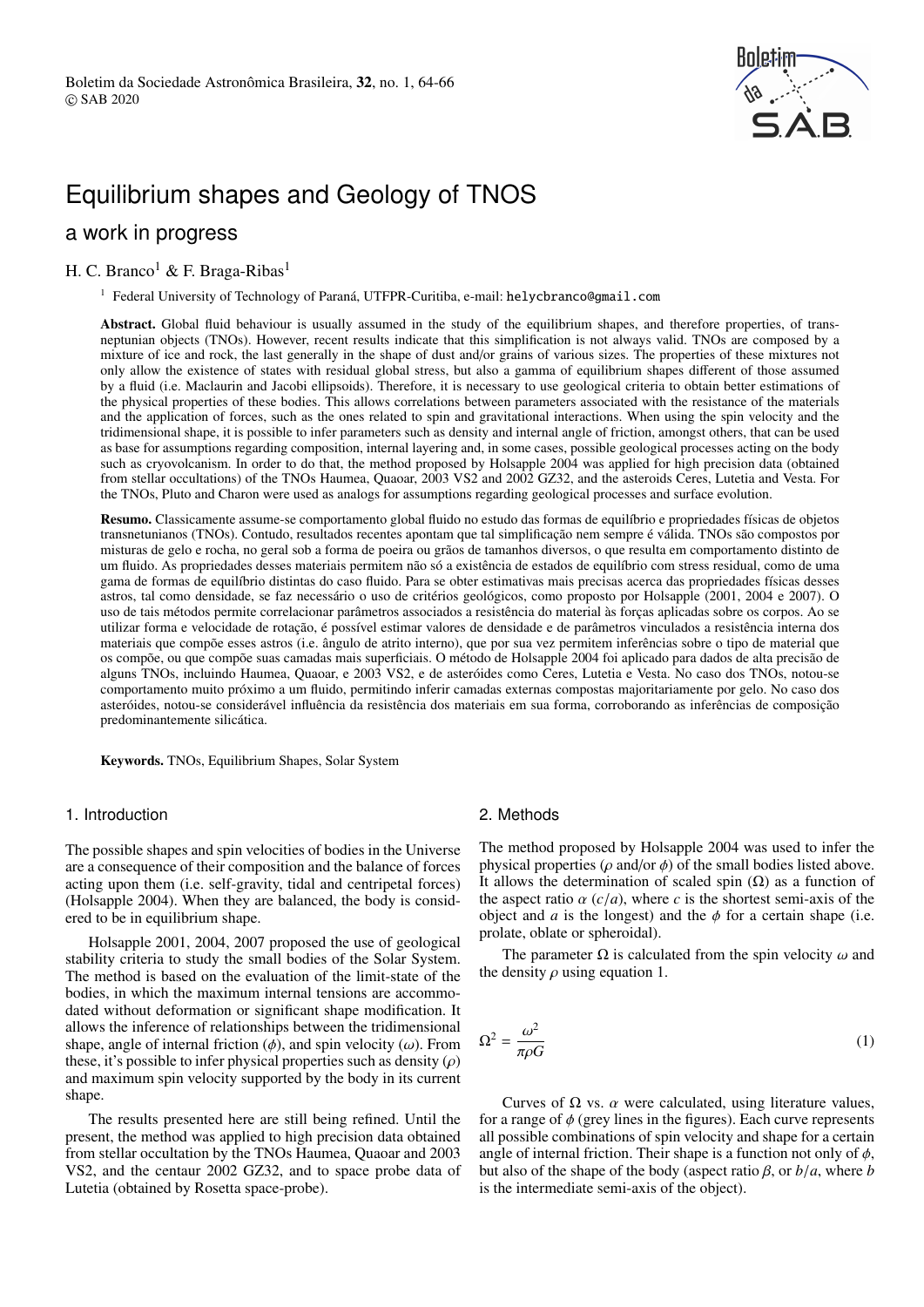H. C. Branco & F. Braga-Ribas: Equilibrium shapes and Geology of TNOS

| Object                |                           |                                | $\rho$ (kg/m <sup>3</sup> ) | Rotation Period (h)                  |
|-----------------------|---------------------------|--------------------------------|-----------------------------|--------------------------------------|
| Ouaoar <sup>1</sup>   | $0.910 (+0.027/-0.017)$   | $\sim$ 1                       | $1990 \pm 460$              | $8.8394 \pm 0.0002$                  |
| Haumea                | $0.442 (+0.016/-0.017)^2$ | 0.7339 <sup>2</sup>            | $1885 \pm 80^{2}$           | $3.915341 \pm 0.000005^{3}$          |
| $2003 \text{ VS} 2^4$ | $0.788 (+0.085/-0.139)$   | $0.846 (+0.031/-0.028)$        |                             | $7.41753 \pm 0.00001$                |
| 2002 GZ32             | 0.4058 <sup>3</sup>       | 0.8841 <sup>4</sup>            | $1050 (+500/-350)^4$        | $5.80 \pm 0.03^{5}$                  |
| Lutetia               | $0.620 (+0.114/-0.112)^6$ | $0.835 \pm 0.015$ <sup>6</sup> | $3400 \pm 300$ <sup>8</sup> | $8.168270 \pm 0.000001$ <sup>7</sup> |

<span id="page-1-0"></span>**Table 1.** Values of  $\alpha$ ,  $\beta$ ,  $\rho$  and period of rotation for the studied objects. References: <sup>1</sup>[Braga-Ribas 2013,](#page-2-3) <sup>2</sup>[Ortiz et al. 2017,](#page-2-4) <sup>3</sup>[Santos-](#page-2-5)[Sanz et al. 2018,](#page-2-5) <sup>4</sup>[Benedetti-Rossi et al. 2019,](#page-2-6) <sup>5</sup>[Dotto et al. 2008,](#page-2-7) <sup>6</sup>[Carry et al. 2012,](#page-2-8) <sup>7</sup>[Carry et al. 2010,](#page-2-9) <sup>8</sup>[Patzoid et al. 2011.](#page-2-10)



<span id="page-1-1"></span>**FIGURE 1.** Plot of Ω vs.  $\alpha$ , where each curve corresponds to a different angle of friction, spaced by 5<sup>*o*</sup>, for a) Quaoar, b) Haumea, c) To a) Quaoar, b) Haumea, c) and e) Lutetia. The coloured points and associated 2003 VS2, d) 2002 GZ32, and e) Lutetia. The coloured points and associated error bars are obtained calculating the values of  $\alpha$  and  $\Omega$  for the object, using the average (in blue), minimum (in red) and maximum (in green) values of density, as described in the text.

# 3. Results

The rotation period, semi-axis *a*, *b* and *c* (used to calculate the aspect ratios  $\alpha$  and  $\beta$ ), and  $\rho$  (when available) were taken from the available bibliography and are summarised in Tab. [1.](#page-1-0) They were used to calculate the curves for each object, according to its shape. The plots were used to obtain values of  $\phi$  and  $\rho$ , used to make interpretations regarding composition, internal structure and, when possible, probable geological processes.

According to Fig. [1a](#page-1-1), Quaoar have a behaviour very close to a fluid, assuming a Maclaurin equilibrium shape. Small deviations from fluid behaviour is possibly a consequence of the presence of rocky material. This verifies the validity of the method, due to the fact that the semi-axis values used here were obtained considering a purely fluid behaviour for the object.

Haumea's plot (Fig. [1b](#page-1-1)) indicates that the object is in equilibrium, but with different shape from a Jacobi ellipsoid. Its behaviour is similar to a fluid, possibly due to an upper layer composed mostly by ice. However, its density indicates the possibility that it has a denser (rocky) core, allowing the assumption that the object is differentiated and has a layered structure.

2003 VS2 was the only object without a value of  $\rho$  available in the bibliography. Its graph (Fig. [1c](#page-1-1)) was used to estimate its density, under the assumption that it has a fluid behaviour ( $\phi$  = 0). It is shown that the object is in equilibrium, with a shape different of a Jacobi ellipsoid, and density of 1050 (+500/−350) *kg*/*<sup>m</sup>* 3 .

2002 GZ32 is one of the 4 centaurs with multi-chord occultation data available [\(Santos-Sanz et al. 2018\)](#page-2-5). Its plot (Fig. [1d](#page-1-1)) indicates that it is in equilibrium, but with shape different from a Jacobi ellipsoid, and  $\phi = 15$  deg. This value is compatible with some geological materials found on Earth, such as sand and pebble aggregates, and can be an indicative that the object is composed by a mixture of rock and ice, with a considerable fraction of rocky material and possibly high porosity.

Lutetia's plot (Fig. [1e](#page-1-1)) indicates  $\phi = 5^\circ$ , a value compatibility with certain types of sediment aggregates found on Earth ible with certain types of sediment aggregates found on Earth. It possibly have a rubble-pile structure, as is believed to be the case for most asteroids. It also validates the method, allowing comparisons with other methods.

#### 4. Discussion and conclusions

It was noticed that the studied bodies are, generally speaking, in equilibrium, although with shapes different than the fluid cases (Maclaurin and Jacobi ellipsoids). The difference is usually quite small, what characterises studies considering fluid behaviours as reasonable first approximations.

For bodies with shapes well characterized through stellar occultations, that have shapes different from that expected for the fluid cases, this method allows a first estimate of its density.

It was verified that the properties of the materials considerably affect the way the bodies respond to forces, and, consequentially, their equilibrium shapes. Even small fractions of rocky material are sufficient to significantly change their shapes, as is the case for most TNOs. However, more detailed studies are required in order to reach further conclusions.